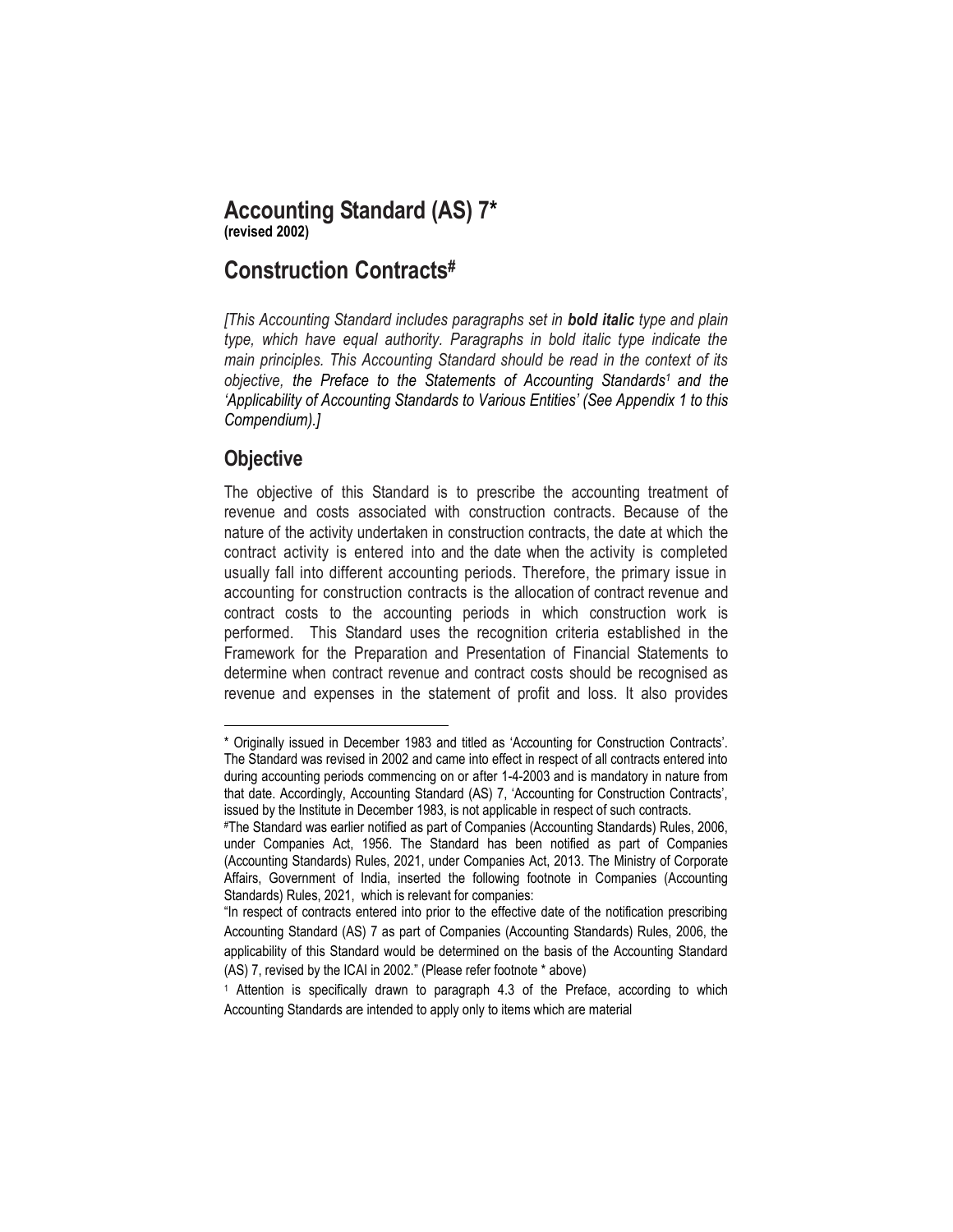practical guidance on the application of these criteria.

### **Scope**

*1. This Standard should be applied in accounting for construction contracts in the financial statements of contractors.*

## **Definitions**

*2. The following terms are used in this Standard with the meanings specified:*

*2.1 A construction contract is a contract specifically negotiated for the construction of an asset or a combination of assets that are closely interrelated or interdependent in terms of their design, technology and function or their ultimate purpose or use.*

*2.2 A fixed price contract is a construction contract in which the contractor agrees to a fixed contract price, or a fixed rate per unit of output, which in some cases is subject to cost escalation clauses.*

*2.3 A cost plus contract is a construction contract in which the contractor is reimbursed for allowable or otherwise defined costs, plus percentage of these costs or a fixed fee.*

3. A construction contract may be negotiated for the construction of a single asset such as a bridge, building, dam, pipeline, road, ship or tunnel. A construction contract may also deal with the construction of a number of assets which are closely interrelated or interdependent in terms of their design, technology and function or their ultimate purpose or use; examples of such contracts include those for the construction of refineries and other complex pieces of plant or equipment.

- 4. For the purposes of this Standard, construction contracts include:
	- (a) contracts for the rendering of services which are directly related to the construction of the asset, for example, those for the services of project managers and architects; and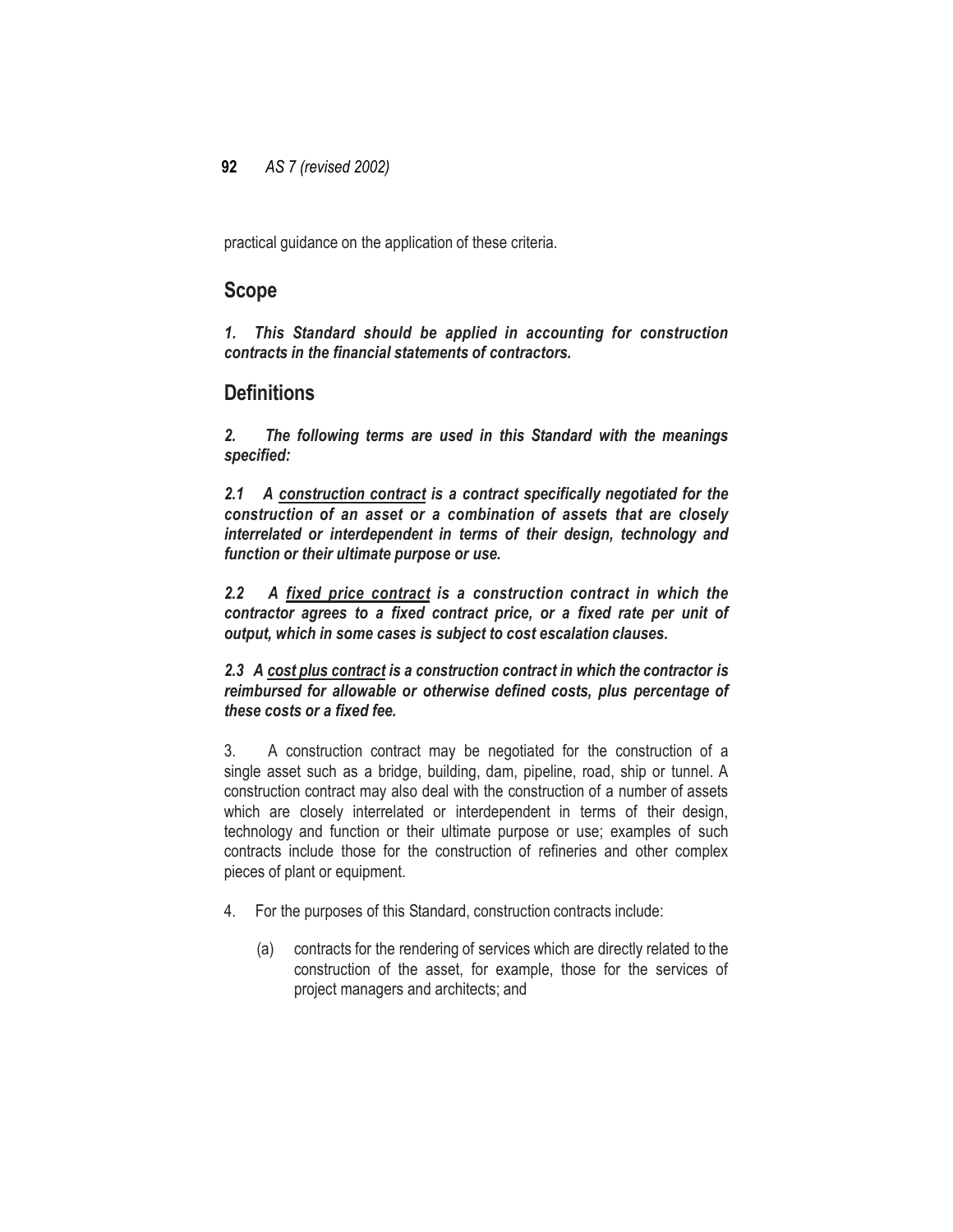(b) contracts for destruction or restoration of assets, and the restoration of the environment following the demolition of assets.

5. Construction contracts are formulated in a number of ways which, for the purposes of this Standard, are classified as fixed price contracts and cost plus contracts. Some construction contracts may contain characteristics of both a fixed price contract and a cost plus contract, for example, in the case of a cost plus contract with an agreed maximum price. In such circumstances, a contractor needs to consider all the conditions in paragraphs 22 and 23 in order to determine when to recognise contract revenue and expenses.

## **Combining and Segmenting Construction Contracts**

6. The requirements of this Standard are usually applied separately to each construction contract. However, in certain circumstances, it is necessary to apply the Standard to the separately identifiable components of a single contract or to a group of contracts together in order to reflect the substance of a contract or a group of contracts.

#### *7. When a contract covers a number of assets, the construction of each asset should be treated as a separate construction contract when:*

- *(a) separate proposals have been submitted for each asset;*
- *(b) each asset has been subject to separate negotiation and the contractor and customer have been able to accept or reject that part of the contract relating to each asset; and*
- *(c) the costs and revenues of each asset can be identified.*

*8. A group of contracts, whether with a single customer or with several customers, should be treated as a single construction contract when:*

- *(a) the group of contracts is negotiated as a single package;*
- *(b) the contracts are so closely interrelated that they are, in effect, part of a single project with an overall profit margin; and*
- *(c) the contracts are performed concurrently or in a continuous sequence.*
- *9. A contract may provide for the construction of an additional asset at*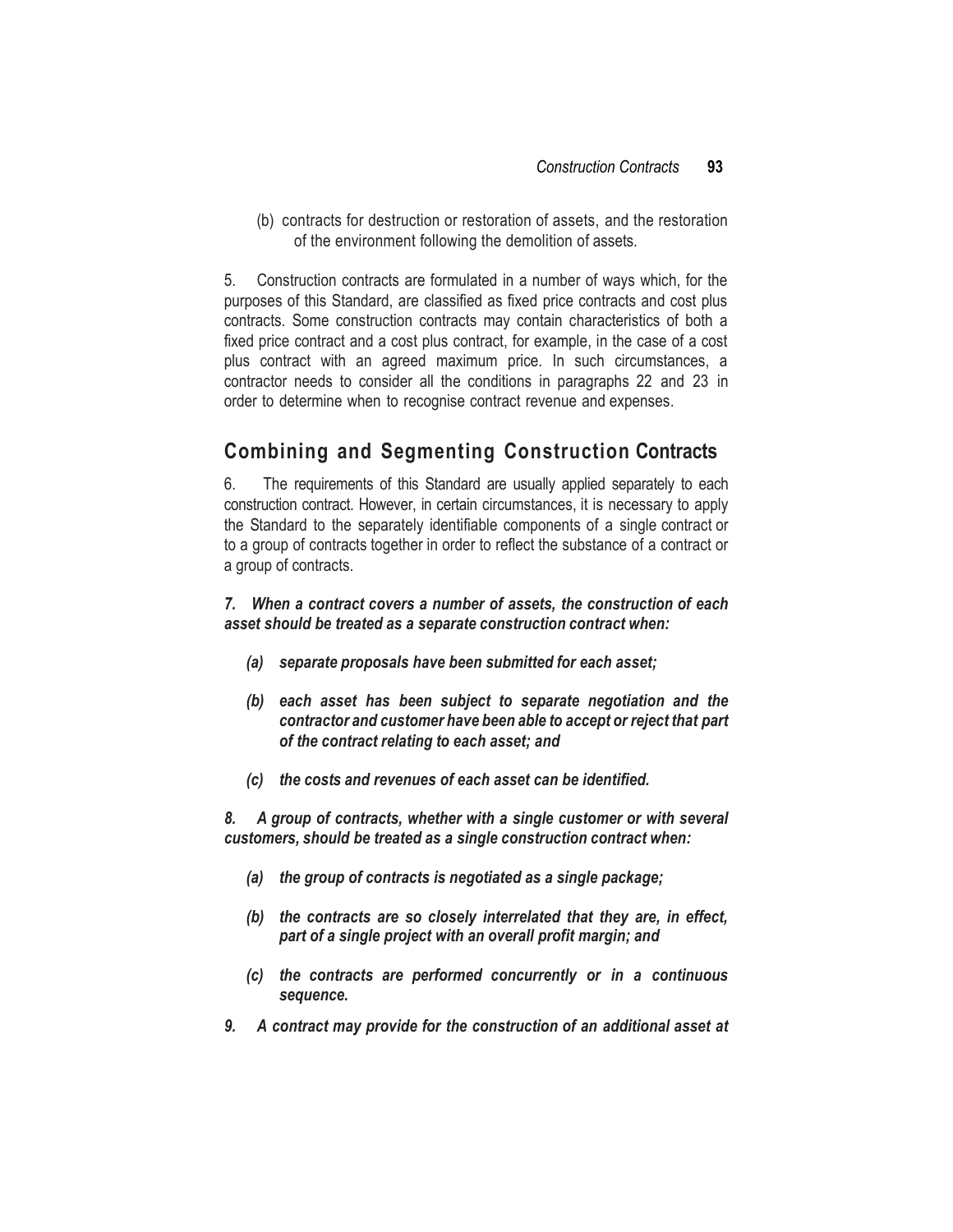*the option of the customer or may be amended to include the construction of an additional asset. The construction of the additional asset should be treated as a separate construction contract when:*

- *(a) the asset differs significantly in design, technology or function from the asset or assets covered by the original contract; or*
- *(b) the price of the asset is negotiated without regard to the original contract price.*

### **Contract Revenue**

- *10. Contract revenue should comprise:*
	- *(a) the initial amount of revenue agreed in the contract; and*
	- *(b) variations in contract work, claims and incentive payments:*
		- *(i) to the extent that it is probable that they will result in revenue; and*
		- *(ii) they are capable of being reliably measured.*

11. Contract revenue is measured at the consideration received or receivable. The measurement of contract revenue is affected by a variety of uncertainties that depend on the outcome of future events. The estimates often need to be revised as events occur and uncertainties are resolved. Therefore, the amount of contract revenue may increase or decrease from one period to the next. For example:

- (a) a contractor and a customer may agree to variations or claims that increase or decrease contract revenue in a period subsequent to that in which the contract was initially agreed;
- (b) the amount of revenue agreed in a fixed price contract may increase as a result of cost escalation clauses;
- (c) the amount of contract revenue may decrease as a result of penalties arising from delays caused by the contractor in the completion of the contract; or
- (d) when a fixed price contract involves a fixed price per unit of output, contract revenue increases as the number of units is increased.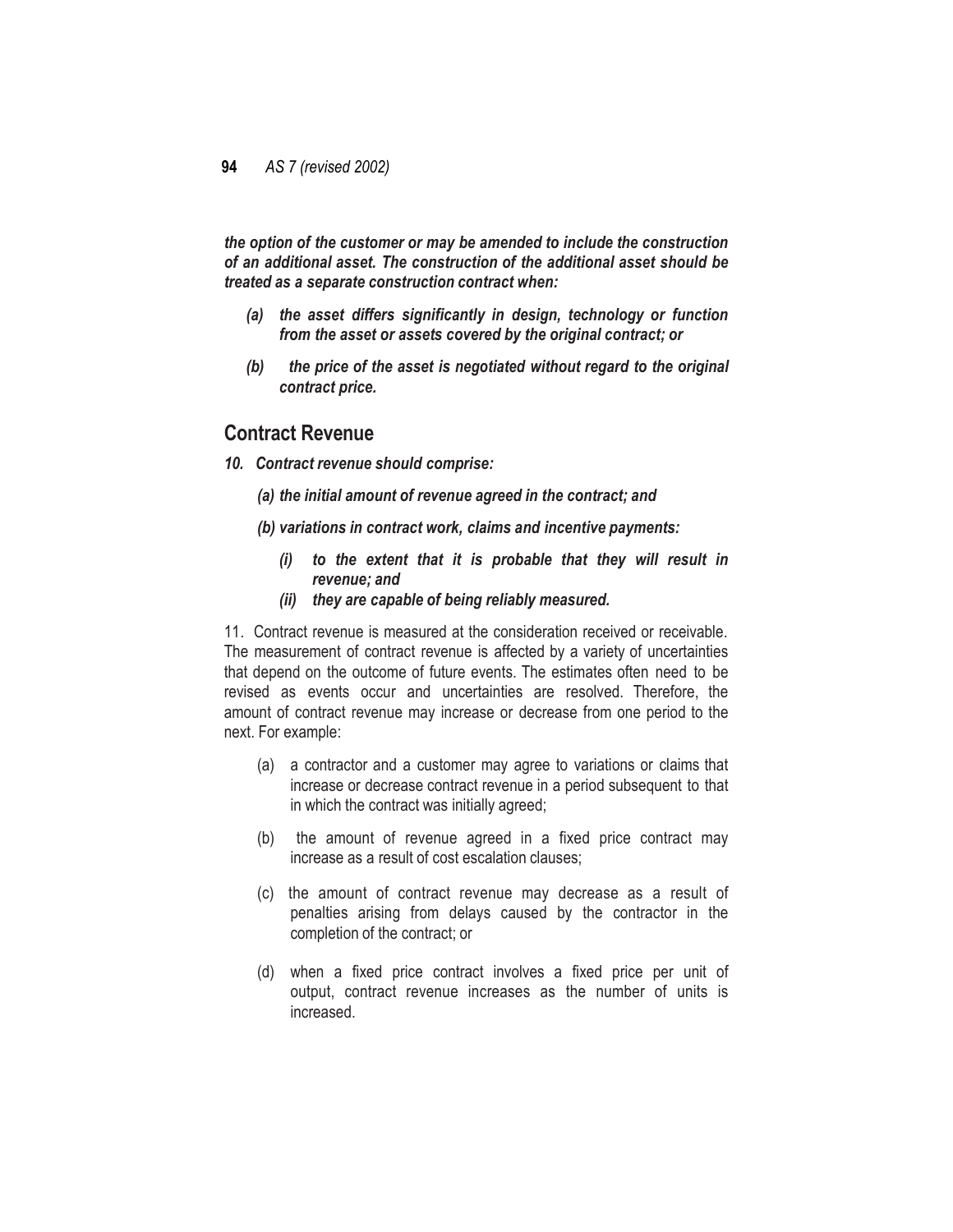12. A variation is an instruction by the customer for a change in the scope of the work to be performed under the contract. A variation may lead to an increase or a decrease in contract revenue. Examples of variations are changes in the specifications or design of the asset and changes in the duration of the contract. A variation is included in contract revenue when:

- (a) it is probable that the customer will approve the variation and the amount of revenue arising from the variation; and
- (b) the amount of revenue can be reliably measured.

13. A claim is an amount that the contractor seeks to collect from the customer or another party as reimbursement for costs not included in the contract price. A claim may arise from, for example, customer caused delays, errors in specifications or design, and disputed variations in contract work. The measurement of the amounts of revenue arising from claims is subject to a high level of uncertainty and often depends on the outcome of negotiations. Therefore, claims are only included in contract revenue when:

- (a) negotiations have reached an advanced stage such that it is probable that the customer will accept the claim; and
- (b) the amount that it is probable will be accepted by the customer can be measured reliably.

14. Incentive payments are additional amounts payable to the contractor if specified performance standards are met or exceeded. For example, a contract may allow for an incentive payment to the contractor for early completion of the contract. Incentive payments are included in contract revenue when:

- (a) the contract is sufficiently advanced that it is probable that the specified performance standards will be met or exceeded; and
- (b) the amount of the incentive payment can be measured reliably.

### **Contract Costs**

- *15. Contract costs should comprise:*
	- *(a) costs that relate directly to the specific contract;*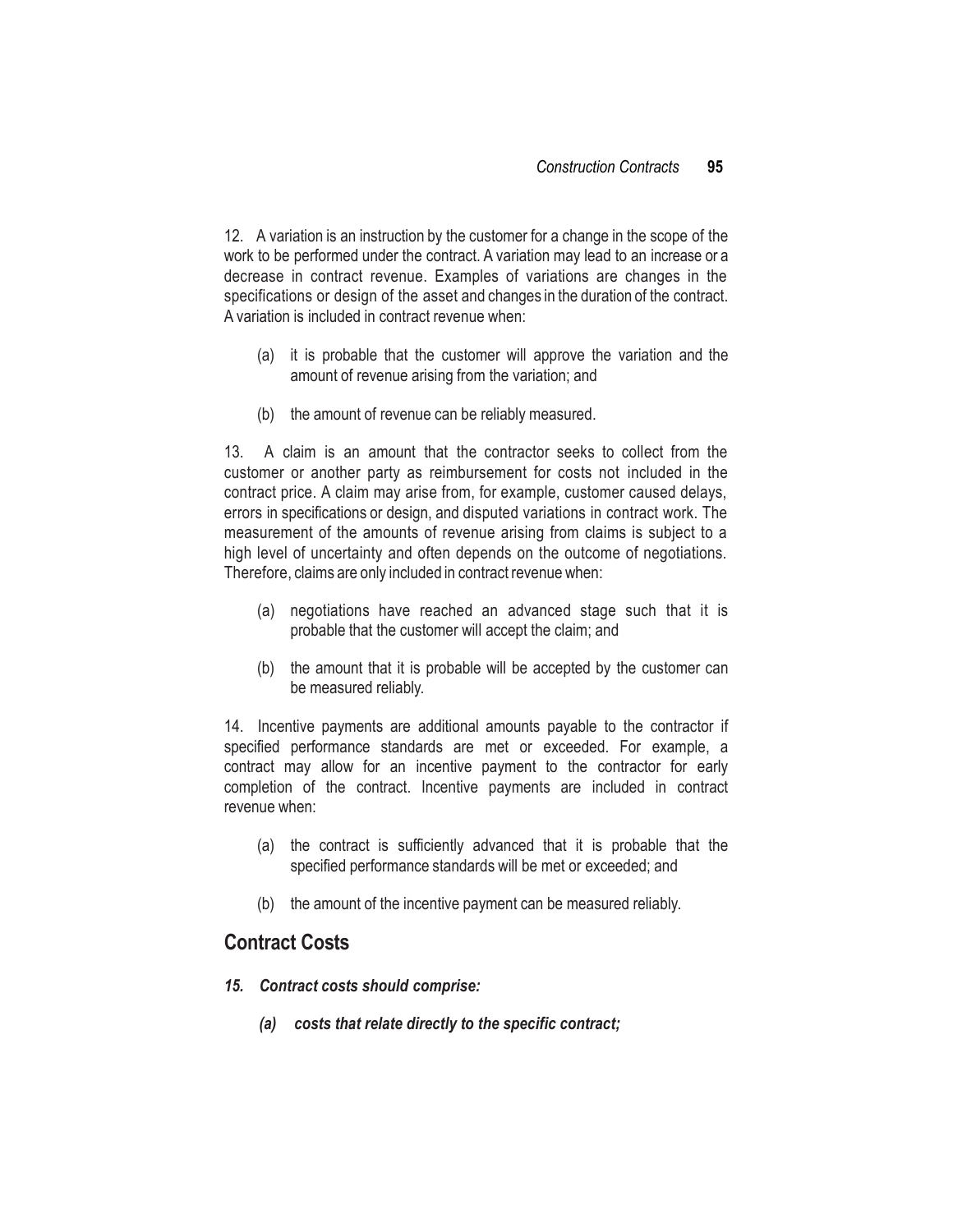- *(b) costs that are attributable to contract activity in general and can be allocated to the contract; and*
- *(c) such other costs as are specifically chargeable to the customer under the terms of the contract.*
- 16. Costs that relate directly to a specific contract include:
	- (a) site labour costs, including site supervision;
	- (b) costs of materials used in construction;
	- (c) depreciation of plant and equipment used on the contract;
	- (d) costs of moving plant, equipment and materials to and from the contract site;
	- (e) costs of hiring plant and equipment;
	- (f) costs of design and technical assistance that is directly related to the contract;
	- (g) the estimated costs of rectification and guarantee work, including expected warranty costs; and
	- (h) claims from third parties.

These costs may be reduced by any incidental income that is not included in contract revenue, for example, income from the sale of surplus materials and the disposal of plant and equipment at the end of the contract.

17. Costs that may be attributable to contract activity in general and can be allocated to specific contracts include:

- (a) insurance;
- (b) costs of design and technical assistance that is not directly related to a specific contract; and
- (c) construction overheads.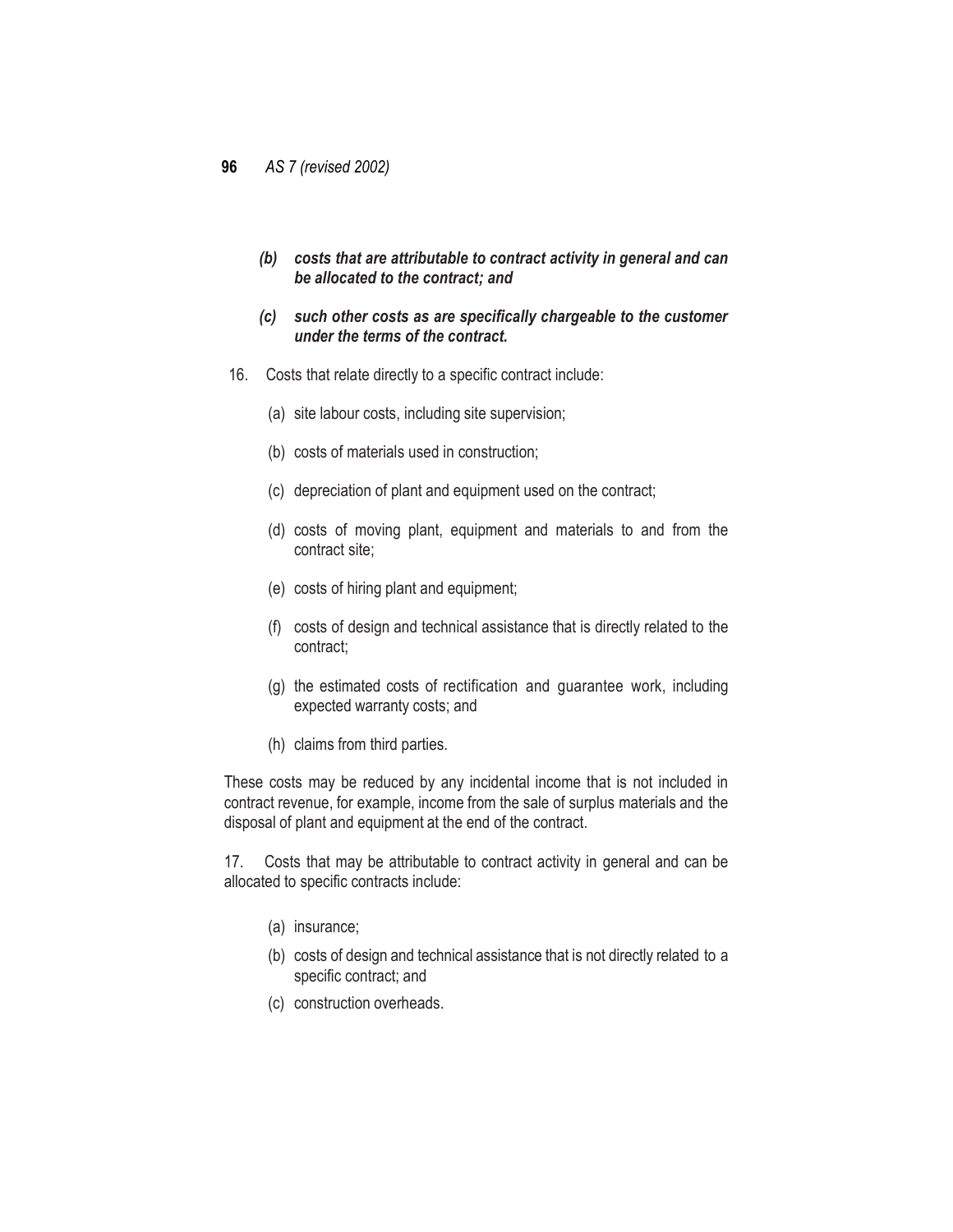Such costs are allocated using methods that are systematic and rational and are applied consistently to all costs having similar characteristics. The allocation is based on the normal level of construction activity. Construction overheads include costs such as the preparation and processing of construction personnel payroll. Costs that may be attributable to contract activity in general and can be allocated to specific contracts also include borrowing costs as per Accounting Standard (AS) 16, *Borrowing Costs*.

18. Costs that are specifically chargeable to the customer under the terms of the contract may include some general administration costs and development costs for which reimbursement is specified in the terms of the contract.

19. Costs that cannot be attributed to contract activity or cannot be allocated to a contract are excluded from the costs of a construction contract. Such costs include:

- (a) general administration costs for which reimbursement is not specified in the contract;
- (b) selling costs;
- (c) research and development costs for which reimbursement is not specified in the contract; and
- (d) depreciation of idle plant and equipment that is not used on a particular contract.

20. Contract costs include the costs attributable to a contract for the period from the date of securing the contract to the final completion of the contract. However, costs that relate directly to a contract and which are incurred in securing the contract are also included as part of the contract costs if they can be separately identified and measured reliably and it is probable that the contract will be obtained. When costs incurred in securing a contract are recognised as an expense in the period in which they are incurred, they are not included in contract costs when the contract is obtained in a subsequent period.

### **Recognition of Contract Revenue and Expenses**

*21. When the outcome of a construction contract can be estimated reliably, contract revenue and contract costs associated with the*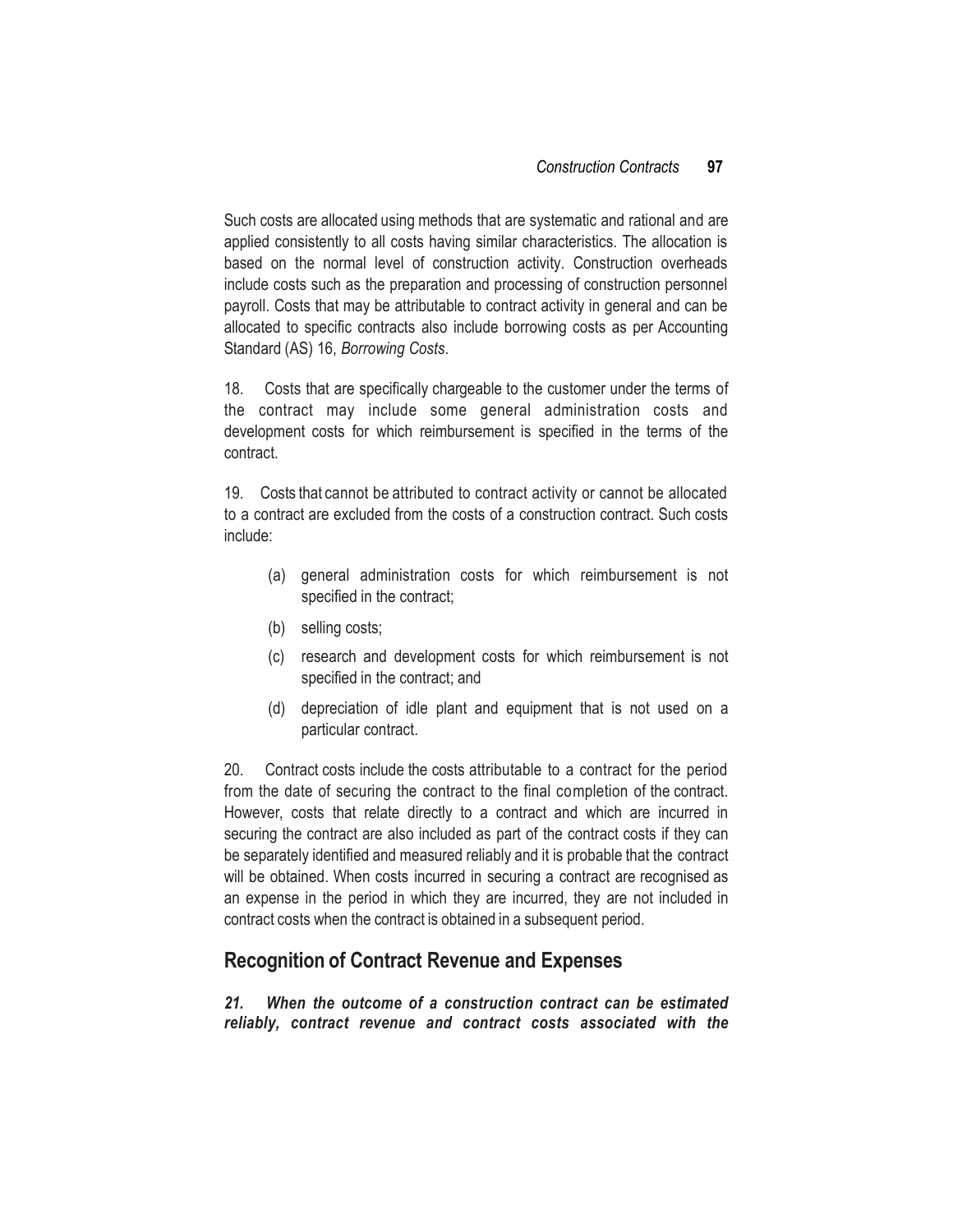*construction contract should be recognised as revenue and expenses respectively by reference to the stage of completion of the contract activity at the reporting date. An expected loss on the construction contract should be recognised as an expense immediately in accordance with paragraph 35.*

*22. In the case of a fixed price contract, the outcome of a construction contract can be estimated reliably when all the following conditions are satisfied:*

- *(a) total contract revenue can be measured reliably;*
- *(b) it is probable that the economic benefits associated with the contract will flow to the enterprise;*
- *(c) both the contract costs to complete the contract and the stage of contract completion at the reporting date can be measured reliably; and*
- *(d) the contract costs attributable to the contract can be clearly identified and measured reliably so that actual contract costs incurred can be compared with prior estimates.*

*23. In the case of a cost plus contract, the outcome of a construction contract can be estimated reliably when all the following conditions are satisfied:*

- *(a) it is probable that the economic benefits associated with the contract will flow to the enterprise; and*
- *(b) the contract costs attributable to the contract, whether or not specifically reimbursable, can be clearly identified and measured reliably.*

24. The recognition of revenue and expenses by reference to the stage of completion of a contract is often referred to as the percentage of completion method. Under this method, contract revenue is matched with the contract costs incurred in reaching the stage of completion, resulting in the reporting of revenue, expenses and profit which can be attributed to the proportion of work completed. This method provides useful information on the extent of contract activity and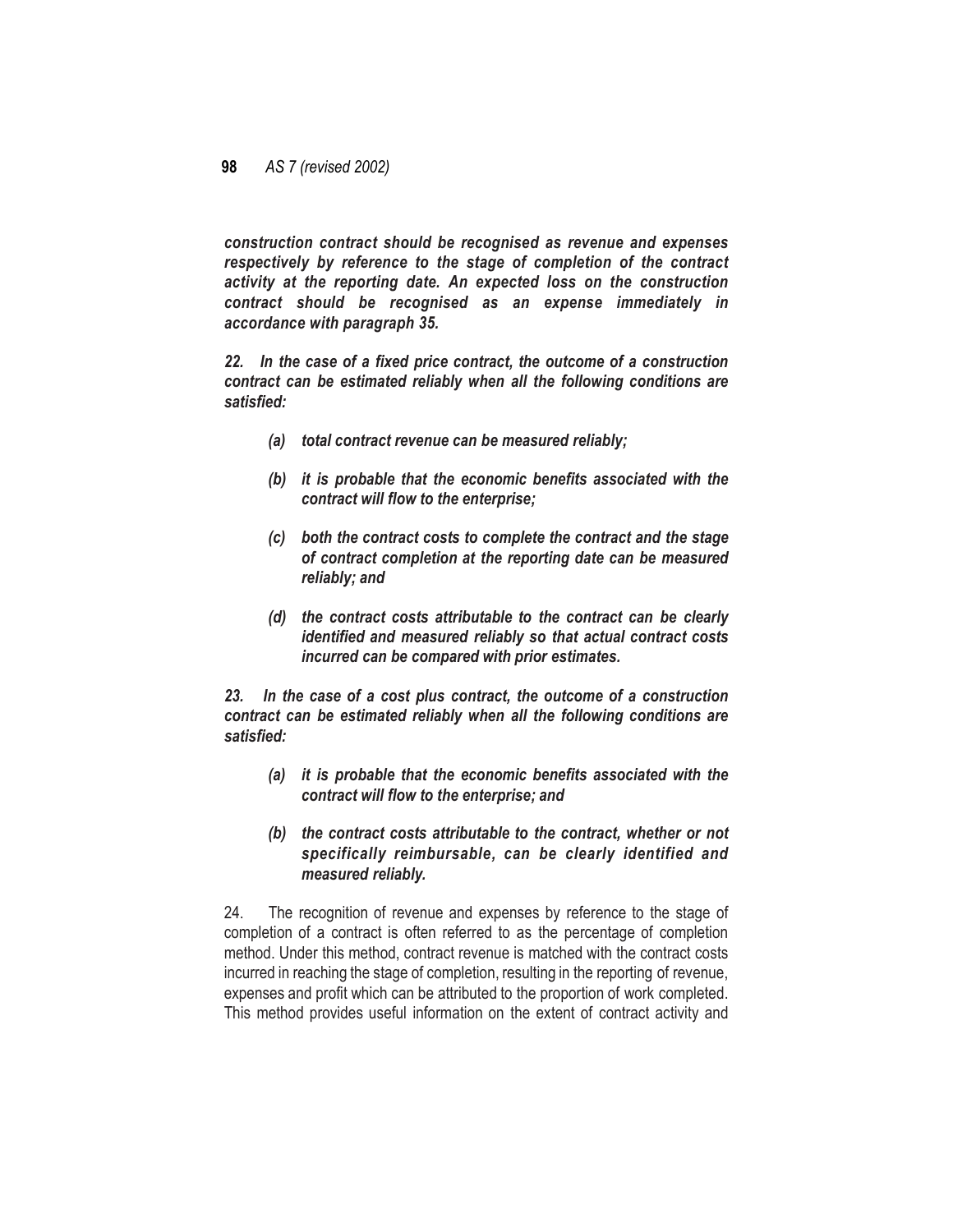performance during a period.

25. Under the percentage of completion method, contract revenue is recognised as revenue in the statement of profit and loss in the accounting periods in which the work is performed. Contract costs are usually recognised as an expense in the statement of profit and loss in the accounting periods in which the work to which they relate is performed. However, any expected excess of total contract costs over total contract revenue for the contract is recognised as an expense immediately in accordance with paragraph 35.

26. A contractor may have incurred contract costs that relate to future activity on the contract. Such contract costs are recognised as an asset provided it is probable that they will be recovered. Such costs represent an amount due from the customer and are often classified as contract work in progress.

27. When an uncertainty arises about the collectability of an amount already included in contract revenue, and already recognised in the statement of profit and loss, the uncollectable amount or the amount in respect of which recovery has ceased to be probable is recognised as an expense rather than as an adjustment of the amount of contract revenue.

28. An enterprise is generally able to make reliable estimates after it has agreed to a contract which establishes:

- (a) each party's enforceable rights regarding the asset to be constructed;
- (b) the consideration to be exchanged; and
- (c) the manner and terms of settlement.

It is also usually necessary for the enterprise to have an effective internal financial budgeting and reporting system. The enterprise reviews and, when necessary, revises the estimates of contract revenue and contract costs as the contract progresses. The need for such revisions does not necessarily indicate that the outcome of the contract cannot be estimated reliably.

29. The stage of completion of a contract may be determined in a variety of ways. The enterprise uses the method that measures reliably the work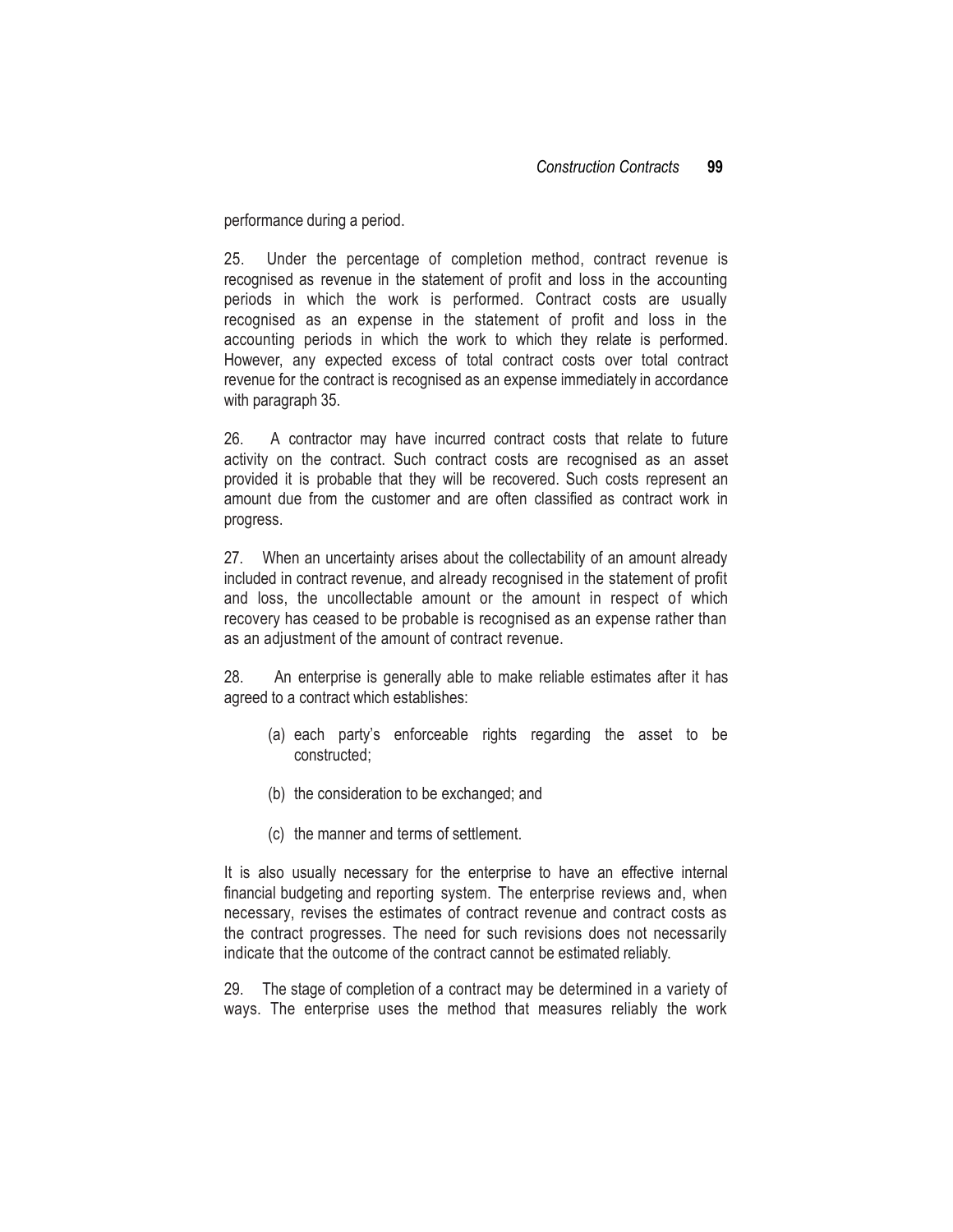performed. Depending on the nature of the contract, the methods may include:

- (a) the proportion that contract costs incurred for work performed upto the reporting date bear to the estimated total contract costs; or
- (b) surveys of work performed; or
- (c) completion of a physical proportion of the contract work.

Progress payments and advances received from customers may not necessarily reflect the work performed.

30. When the stage of completion is determined by reference to the contract costs incurred upto the reporting date, only those contract costs that reflect work performed are included in costs incurred upto the reporting date. Examples of contract costs which are excluded are:

- (a) contract costs that relate to future activity on the contract, such as costs of materials that have been delivered to a contract site or set aside for use in a contract but not yet installed, used or applied during contract performance, unless the materials have been made specially for the contract; and
- (b) payments made to subcontractors in advance of work performed under the subcontract.

#### *31. When the outcome of a construction contract cannot be estimated reliably:*

- *(a) revenue should be recognised only to the extent of contract costs incurred of which recovery is probable; and*
- *(b) contract costs should be recognised as an expense in the period in which they are incurred.*

#### *An expected loss on the construction contract should be recognised as an expense immediately in accordance with paragraph 35.*

32. During the early stages of a contract it is often the case that the outcome of the contract cannot be estimated reliably. Nevertheless, it may be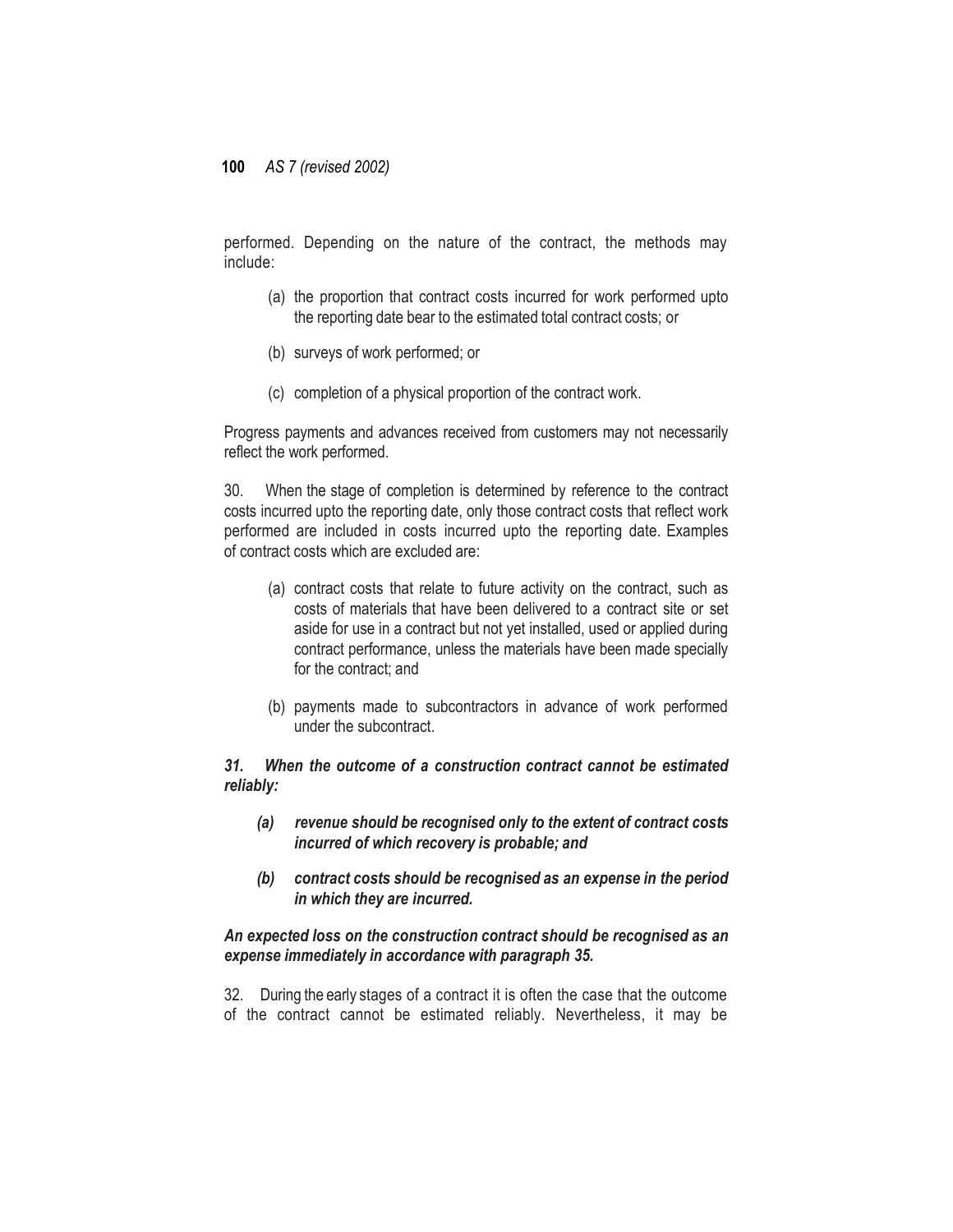probable that the enterprise will recover the contract costs incurred. Therefore, contract revenue is recognised only to the extent of costs incurred that are expected to be recovered. As the outcome of the contract cannot be estimated reliably, no profit is recognised. However, even though the outcome of the contract cannot be estimated reliably, it may be probable that total contract costs will exceed total contract revenue. In such cases, any expected excess of total contract costs over total contract revenue for the contract is recognised as an expense immediately in accordance with paragraph 35.

33. Contract costs recovery of which is not probable are recognised as an expense immediately. Examples of circumstances in which the recoverability of contract costs incurred may not be probable and in which contract costs may, therefore, need to be recognised as an expense immediately include contracts:

- (a) which are not fully enforceable, that is, their validity is seriously in question;
- (b) the completion of which is subject to the outcome of pending litigation or legislation;
- (c) relating to properties that are likely to be condemned or expropriated;
- (d) where the customer is unable to meet its obligations; or
- (e) where the contractor is unable to complete the contract or otherwise meet its obligations under the contract.

*34. When the uncertainties that prevented the outcome of the contract being estimated reliably no longer exist, revenue and expenses associated with the construction contract should be recognised in accordance with paragraph 21 rather than in accordance with paragraph 31.*

### **Recognition of Expected Losses**

*35. When it is probable that total contract costs will exceed total contract revenue, the expected loss should be recognised as an expense immediately.*

36. The amount of such a loss is determined irrespective of: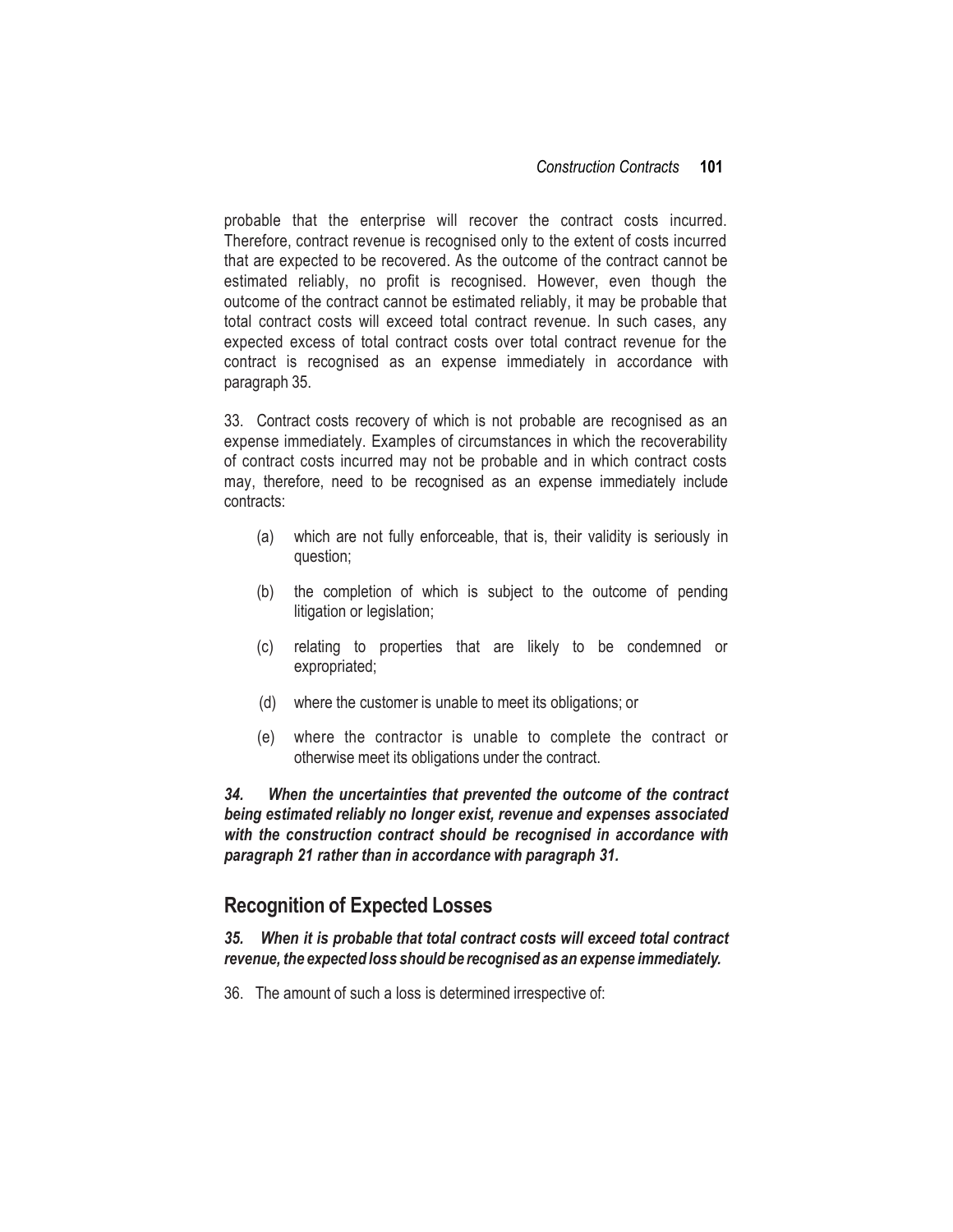- (a) whether or not work has commenced on the contract;
- (b) the stage of completion of contract activity; or
- (c) the amount of profits expected to arise on other contracts which are not treated as a single construction contract in accordance with paragraph 8.

### **Changes in Estimates**

37. The percentage of completion method is applied on a cumulative basis in each accounting period to the current estimates of contract revenue and contract costs. Therefore, the effect of a change in the estimate of contract revenue or contract costs, or the effect of a change in the estimate of the outcome of a contract, is accounted for as a change in accounting estimate (see Accounting Standard (AS) 5, *Net Profit or Loss for the Period, Prior Period Items and Changes in Accounting Policies*). The changed estimates are used in determination of the amount of revenue and expenses recognised in the statement of profit and loss in the period in which the change is made and in subsequent periods.

## **Disclosure**

- *38. An enterprise should disclose:*
	- *(a) the amount of contract revenue recognised as revenue in the period;*
	- *(b) the methods used to determine the contract revenue recognised in the period; and*
	- *(c) the methods used to determine the stage of completion of contracts in progress.*

*39. An enterprise should disclose the following for contracts in progress at the reporting date:*

- *(a) the aggregate amount of costs incurred and recognised profits (less recognised losses) upto the reporting date;*
- *(b) the amount of advances received; and*
- *(c) the amount of retentions.*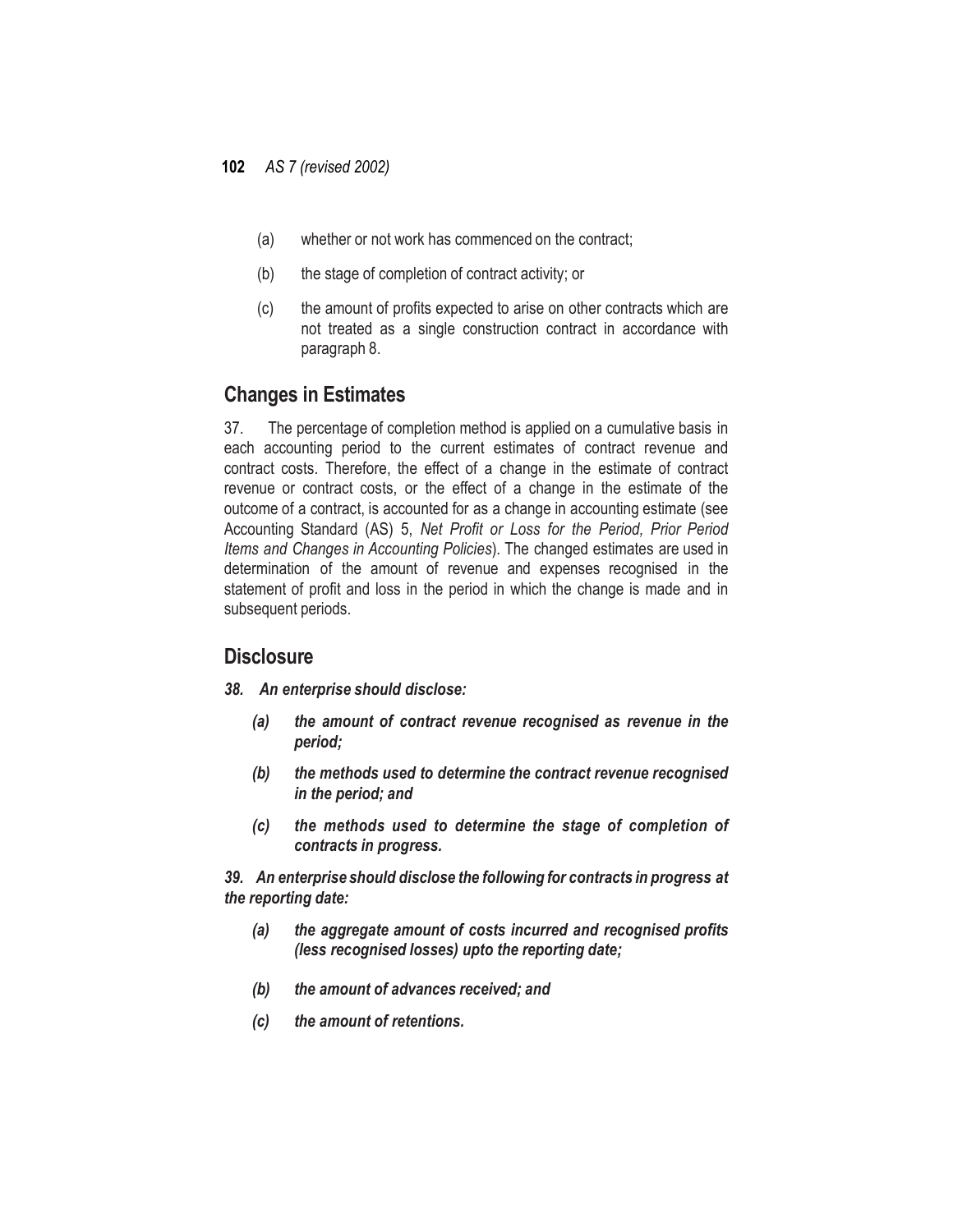40. Retentions are amounts of progress billings which are not paid until the satisfaction of conditions specified in the contract for the payment of such amounts or until defects have been rectified. Progress billings are amounts billed for work performed on a contract whether or not they have been paid by the customer. Advances are amounts received by the contractor before the related work is performed.

#### *41. An enterprise should present:*

- *(a) the gross amount due from customers for contract work as an asset; and*
- *(b) the gross amount due to customers for contract work as a liability.*

42. The gross amount due from customers for contract work is the net amount of:

- (a) costs incurred plus recognised profits; less
- (b) the sum of recognised losses and progress billings

for all contracts in progress for which costs incurred plus recognised profits (less recognised losses) exceeds progress billings.

- 43. The gross amount due to customers for contract work is the net amount
	- of:

 $\overline{a}$ 

- (a) the sum of recognised losses and progress billings; less
- (b) costs incurred plus recognised profits

for all contracts in progress for which progress billings exceed costs incurred plus recognised profits (less recognised losses).

44. An enterprise discloses any contingencies in accordance with Accounting Standard (AS) 4, *Contingencies and Events Occurring After the Balance Sheet Date<sup>2</sup>* . Contingencies may arise from such items as warranty costs,

<sup>2</sup> All paragraphs of AS 4 that deal with contingencies are applicable only to the extent not covered by other Accounting Standards prescribed by the Central Government. For example, the impairment of financial assets such as impairment of receivables (commonly known as provision for bad and doubtful debts) is governed by AS 4.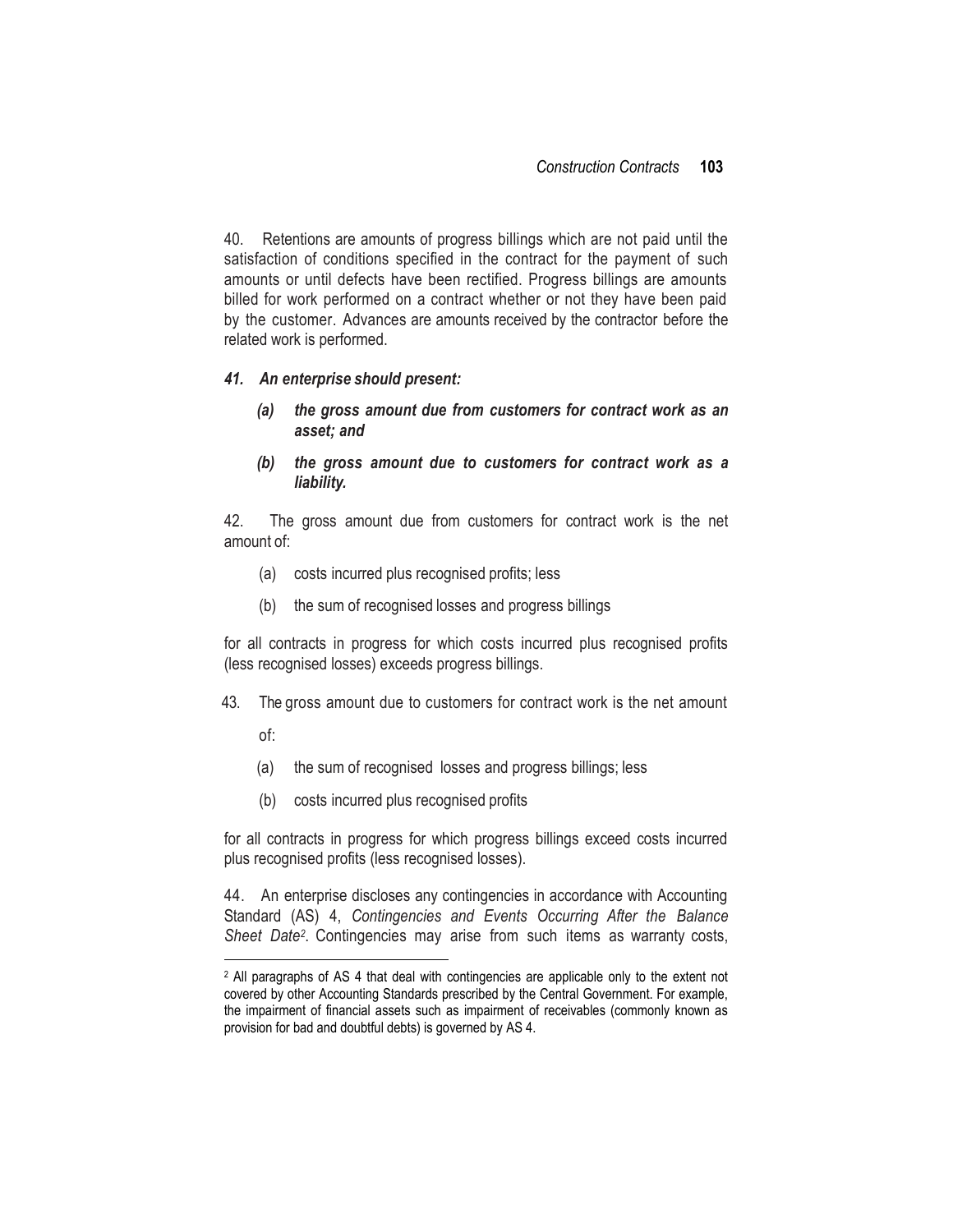penalties or possible losses.

## *Illustration*

*This illustration does not form part of the Accounting Standard. Its purpose is to illustrate the application of the Accounting Standard to assist in clarifying its meaning.*

## **Disclosure of Accounting Policies**

The following are illustrations of accounting policy disclosures:

Revenue from fixed price construction contracts is recognised on the percentage of completion method, measured by reference to the percentage of labour hours incurred upto the reporting date to estimated total labour hours for each contract.

Revenue from cost plus contracts is recognised by reference to the recoverable costs incurred during the period plus the fee earned, measured by the proportion that costs incurred upto the reporting date bear to the estimated total costs of the contract.

### **The Determination of Contract Revenue and Expenses**

The following illustration illustrates one method of determining the stage of completion of a contract and the timing of the recognition of contract revenue and expenses (see paragraphs 21 to 34 of the Standard). (Amounts shown herein below are in Rs. lakhs)

A construction contractor has a fixed price contract for Rs. 9,000 to build a bridge. The initial amount of revenue agreed in the contract is Rs. 9,000. The contractor's initial estimate of contract costs is Rs. 8,000. It will take 3 years to build the bridge.

By the end of year 1, the contractor's estimate of contract costs has increased to Rs. 8,050.

In year 2, the customer approves a variation resulting in an increase in contract revenue of Rs. 200 and estimated additional contract costs of Rs. 150. At the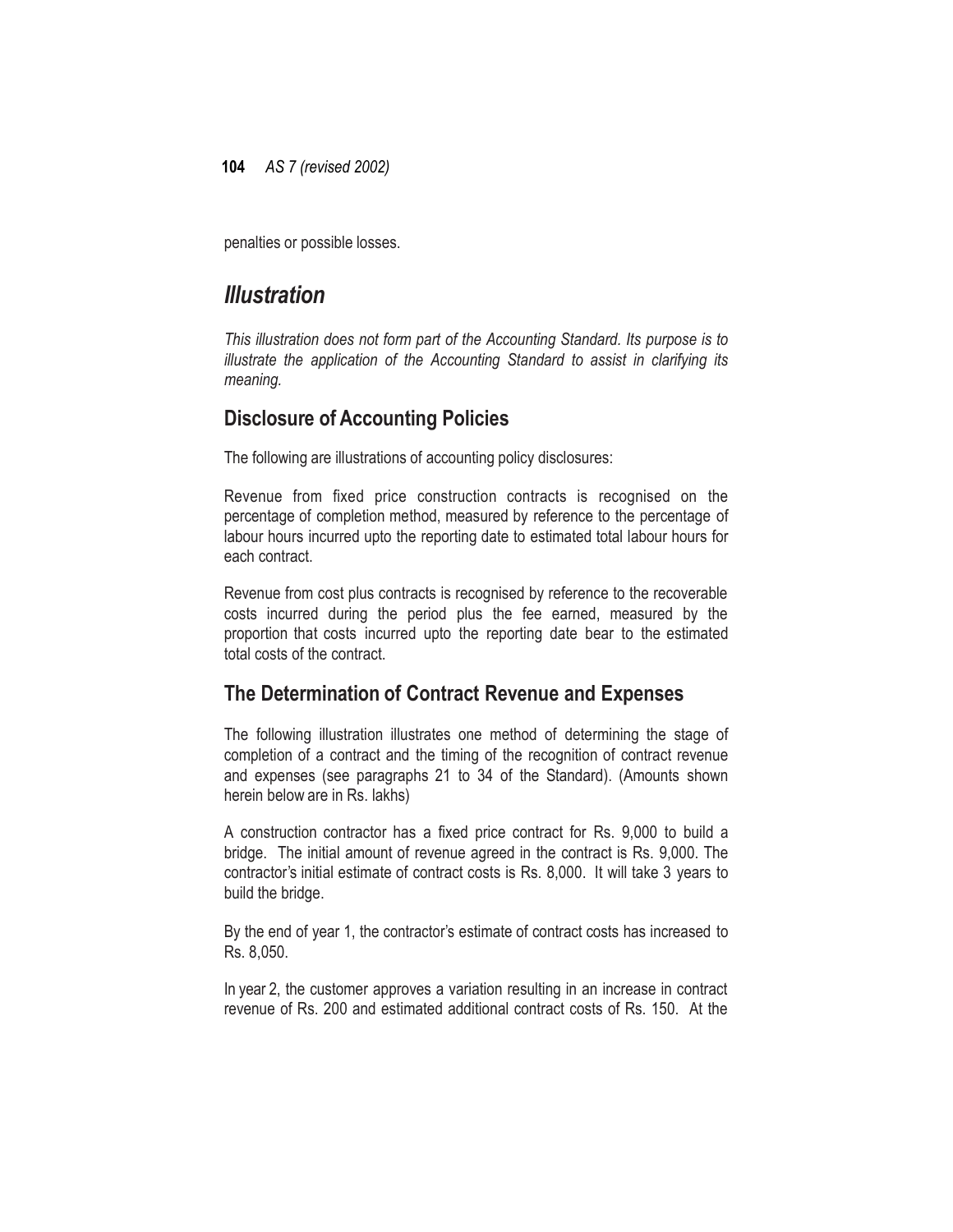end of year 2, costs incurred include Rs. 100 for standard materials stored at the site to be used in year 3 to complete the project.

The contractor determines the stage of completion of the contract by calculating the proportion that contract costs incurred for work performed upto the reporting date bear to the latest estimated total contract costs. A summary of the financial data during the construction period is as follows: (amount in Rs. lakhs)

|                                                 | Year 1 | Year 2 | Year 3 |
|-------------------------------------------------|--------|--------|--------|
| Initial amount of revenue agreed in contract    | 9,000  | 9,000  | 9,000  |
| Variation                                       |        | 200    | 200    |
| Total contract revenue                          | 9,000  | 9,200  | 9,200  |
| Contract costs incurred upto the reporting date | 2,093  | 6,168  | 8,200  |
| Contract costs to complete                      | 5,957  | 2,032  |        |
| Total estimated contract costs                  | 8,050  | 8.200  | 8.200  |
| <b>Estimated Profit</b>                         | 950    | 1,000  | 1,000  |
| Stage of completion                             | 26%    | 74%    | 100%   |

The stage of completion for year 2 (74%) is determined by excluding from contract costs incurred for work performed upto the reporting date, Rs. 100 of standard materials stored at the site for use in year 3.

The amounts of revenue, expenses and profit recognised in the statement of profit and loss in the three years are as follows:

|                                | Upto the<br>Reporting<br>Date | Recognised in<br>prior years | Recognised in<br>current year |
|--------------------------------|-------------------------------|------------------------------|-------------------------------|
| Year 1<br>Revenue (9,000x .26) | 2,340                         |                              | 2,340                         |
| Expenses (8,050x .26)          | 2,093                         |                              | 2,093                         |
| Profit                         | 247                           |                              | 247                           |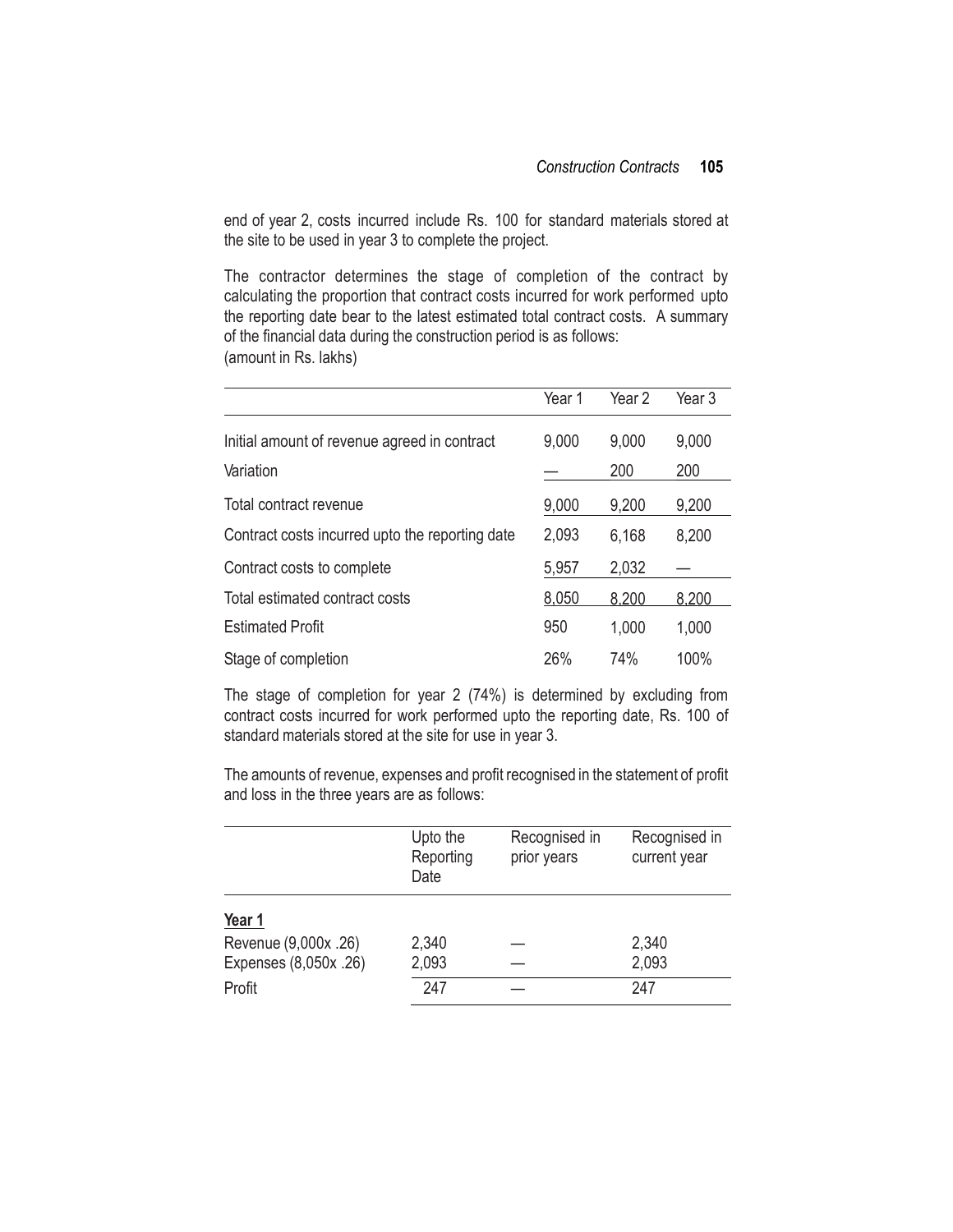| Year 2                 |       |       |       |
|------------------------|-------|-------|-------|
| Revenue (9,200 x .74)  | 6,808 | 2,340 | 4,468 |
| Expenses (8,200 x .74) | 6,068 | 2,093 | 3,975 |
| Profit                 | 740   | 247   | 493   |
|                        |       |       |       |
| Year 3                 |       |       |       |
| Revenue (9,200 x 1.00) | 9,200 | 6,808 | 2,392 |
| <b>Expenses</b>        | 8,200 | 6,068 | 2,132 |
| Profit                 | 1,000 | 740   | 260   |

## **Contract Disclosures**

A contractor has reached the end of its first year of operations. All its contract costs incurred have been paid for in cash and all its progress billings and advances have been received in cash. Contract costs incurred for contracts B, C and E include the cost of materials that have been purchased for the contract but which have not been used in contract performance upto the reporting date. For contracts B, C and E, the customers havemade advances to the contractor for work not yet performed.

The status of its five contracts in progress at the end of year 1 is as follows:

### **Contract**

|                                                                              |     |     |     |     |    | (amount in Rs. lakhs) |
|------------------------------------------------------------------------------|-----|-----|-----|-----|----|-----------------------|
|                                                                              | A   | Β   | С   |     |    | Total                 |
| Contract Revenue recognised<br>accordance with paragraph 21                  | 145 | 520 | 380 | 200 | 55 | 1,300                 |
| Contract<br><b>Expenses</b><br>recognised in accordance with<br>paragraph 21 | 110 | 450 | 350 | 250 | 55 | 1,215                 |
| Expected Losses recognised<br>in accordance with paragraph<br>35             |     |     |     | 40  | 30 | 70                    |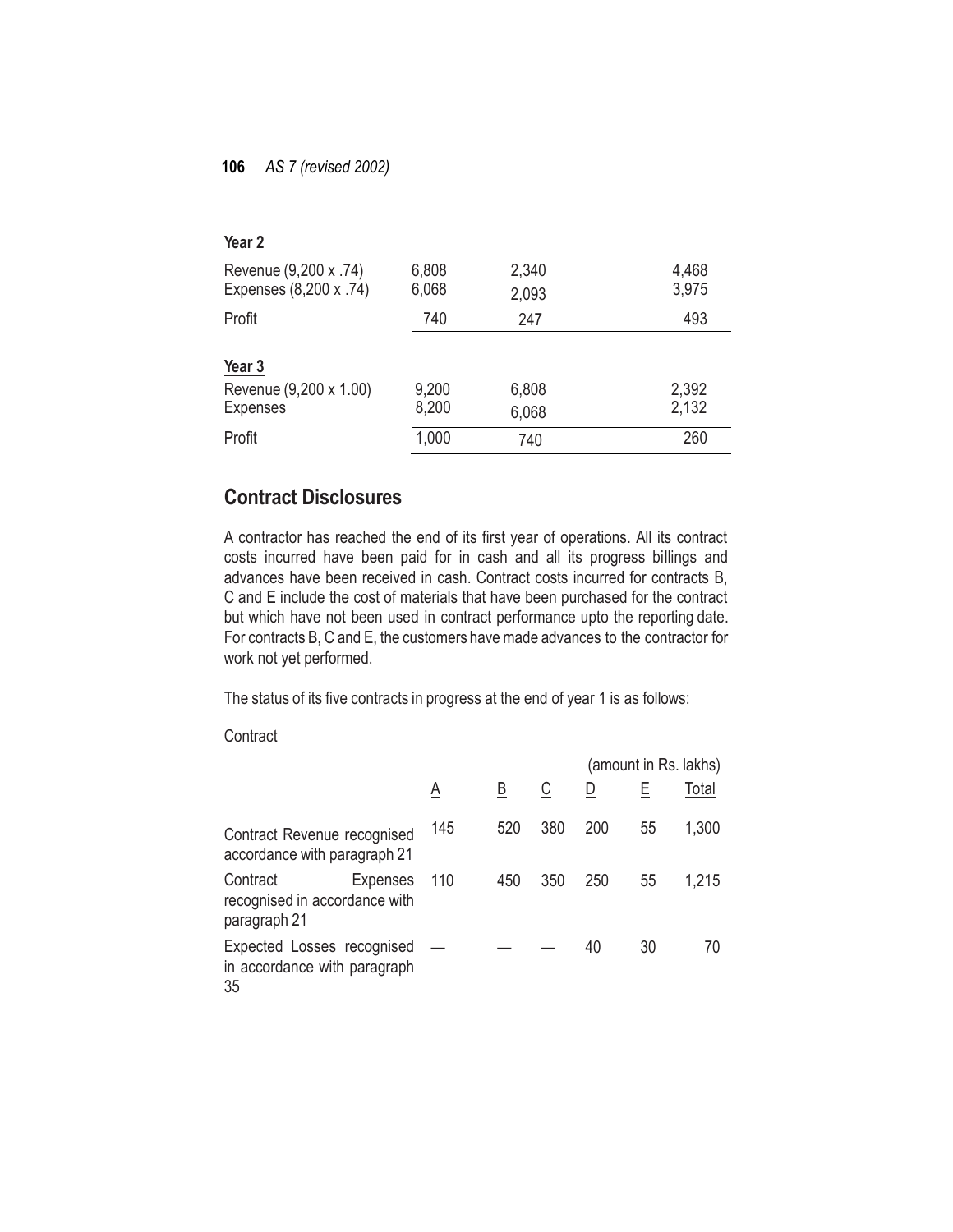| Recognised<br>profits<br>less<br>recognised losses                | 35  | 70  | 30  | (90) | (30) | 15    |
|-------------------------------------------------------------------|-----|-----|-----|------|------|-------|
| Contract Costs incurred in the<br>period                          | 110 | 510 | 450 | 250  | 100  | 1,420 |
| Contract<br>Costs<br>incurred<br>recognised<br>contract<br>as     |     |     |     |      |      |       |
| expenses in the<br>period<br>- in<br>accordance with paragraph 21 | 110 | 450 | 350 | 250  | 55   | 1,215 |
| Contract Costs that relate to<br>future activity recognised as    |     |     |     |      |      |       |
| an asset in accordance with<br>paragraph 26                       |     | 60  | 100 |      | 45   | 205   |
| Revenue<br>Contract<br>(see<br>above)                             | 145 | 520 | 380 | 200  | 55   | 1,300 |
| Progress Billings (paragraph                                      | 100 | 520 | 380 | 180  | 55   | 1,235 |
| <b>Unbilled Contract Revenue</b>                                  | 45  |     |     | 20   |      | 65    |
| Advances (paragraph 40)                                           |     | 80  | 20  |      | 25   | 125   |

The amounts to be disclosed in accordancewith the Standard are as follows:

| Contract revenue recognised as revenue in the period<br>[paragraph 38(a)]                                               | 1,300 |
|-------------------------------------------------------------------------------------------------------------------------|-------|
| Contract costs incurred and recognised profits<br>(less recognised losses) upto the reporting date<br>[paragraph 39(a)] | 1,435 |
| Advances received [paragraph 39(b)]                                                                                     | 125   |
| Gross amount due from customers for contract work-<br>presented as an asset in accordance with paragraph 41(a)          | 220   |
| Gross amount due to customers for contract work-<br>presented as a liability in accordance with paragraph 41(b)         | (20)  |

| The amounts to be disclosed in accordance with paragraphs 39(a), 41(a) and<br>41(b) are calculated as follows: |  |  |                       |       |  |
|----------------------------------------------------------------------------------------------------------------|--|--|-----------------------|-------|--|
|                                                                                                                |  |  | (amount in Rs. lakhs) |       |  |
|                                                                                                                |  |  |                       | Total |  |